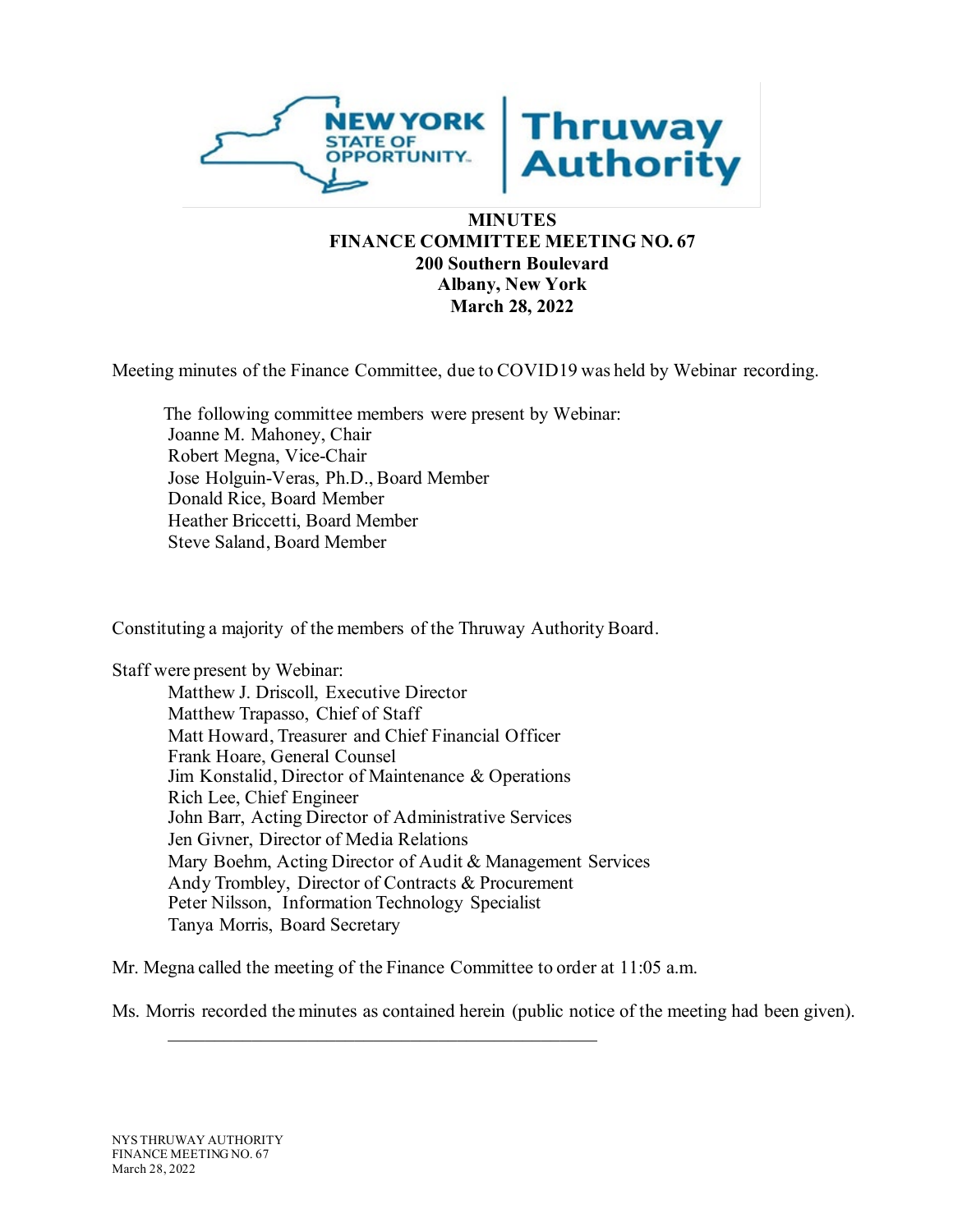## **Item 1 Approval of Minutes of the Finance Committee Meeting No. 66**

Upon motion duly made and seconded, the Finance Committee approved the minutes of the previous meeting held on January 31, 2022.

# **Item 2 Review and Approval of the Financial Report for December 2021**

A discussion of the Financial Reports was undertaken by the members. The details of the presentation by Mr. Howard and Committee Members' comments and questions with respect thereto are included in the audio recording of the meeting maintained in the Authority's records.

Whereafter, upon motion duly made and seconded, the Finance Committee approved the Financial Report for December 2021 and authorized their submission to the Authority Board for consideration.

# **Item 3 Review and Approval of the Authority's Annual Investment Report**

The Committee reviewed the Authority's Annual Investment Report.

The details of the presentation by Mr. Howard and Committee Members' comments and questions with respect thereto are included in the audio recording of the meeting maintained in the Authority's records.

Whereafter, upon motion duly made and seconded, without any objections, the Finance Committee approved the Authority's Annual Investment Report and authorized its submission to the Authority Board for consideration.

# **Item 4 Annual Report of the 2021 Procurement Contracts**

The Committee reviewed the Authority's Annual Report of the 2021 Procurement Contracts. The details of the presentation by Mr. Howard and Committee Members' comments and questions with respect thereto are included in the audio recording of the meeting maintained in the Authority's records.

Whereafter, upon motion duly made and seconded, without any objections, the Finance Committee approved the Authority's Annual Report of the 2021 Procurement Contracts and authorized its submission to the Authority Board for consideration.

There being no other business to come before the Finance Committee, upon motion duly made and seconded, the meeting was adjourned at 11:18 a.m.